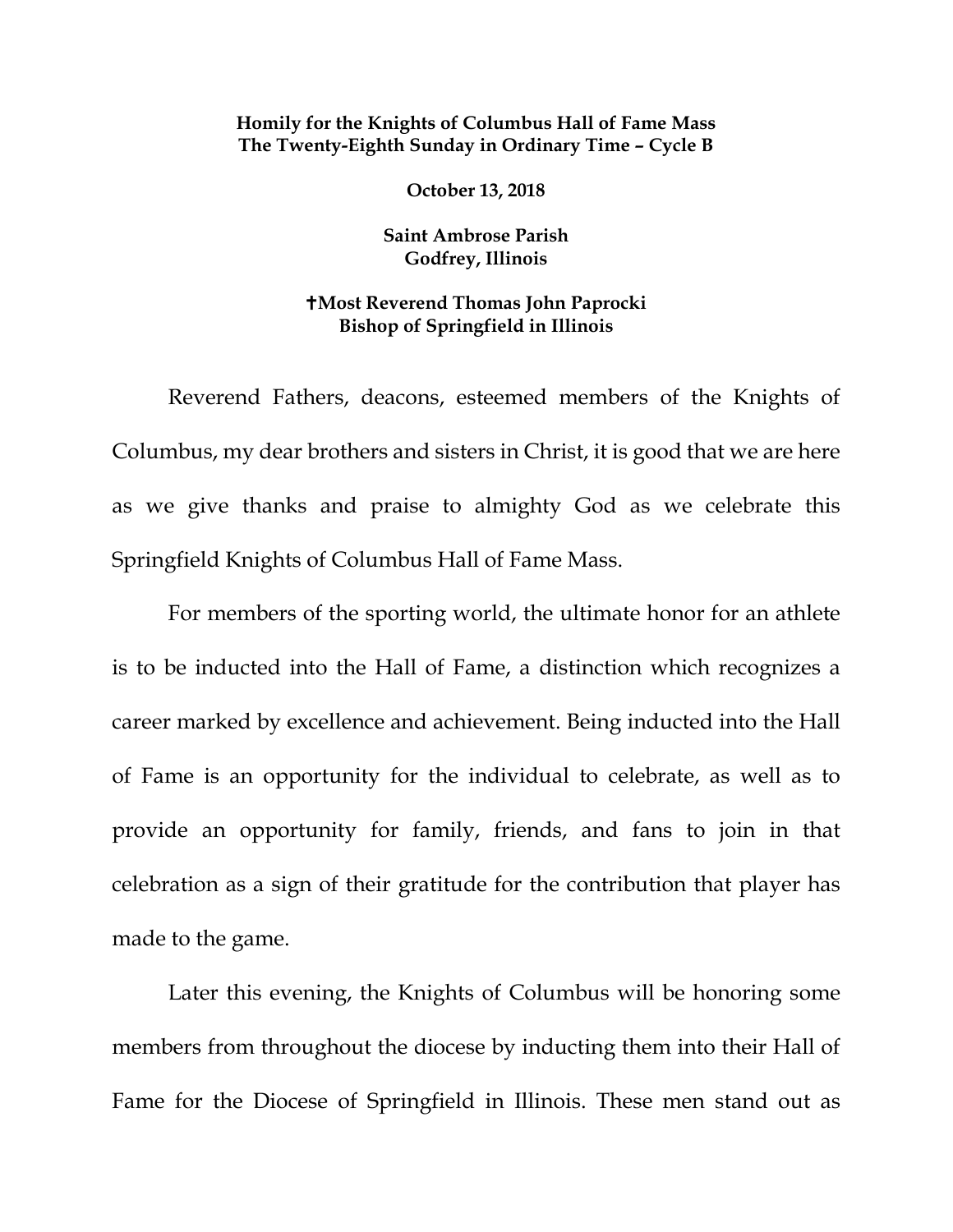examples of what it looks like to live this life of preparation for the coming of the Lord. Their love of Jesus Christ and His Church has moved them to share their time and energy to support the many good works of mercy undertaken by the Knights, works which are very much at the heart of the Gospel way of life. While their deeds have been noticed by others, they recognize that the glory belongs to God, and the true recognition for which they long is to be counted among the members of the Church's Hall of Fame in Heaven, the Communion of Saints.

Just as with the Hall of Fame in sports, the saints are men and women who during their lives excelled in their career as disciples of Jesus Christ. The saints are those who gave up everything to follow our Lord and to spread the good news of the Gospel. They are certainly those who conformed their lives to the message of our Lord in today's Gospel.

Just a few moments ago, we heard a familiar passage from the Gospel according to Saint Mark, in which he recounts the story of the young man who preferred worldly goods to Christ himself. We heard how Jesus and his disciples were about to embark on their journey to Jerusalem when a young man ran up and knelt before our Lord. *Good teacher*, he said, *what must I do to inherit eternal life?* Then we hear how our Lord replied that he should follow

2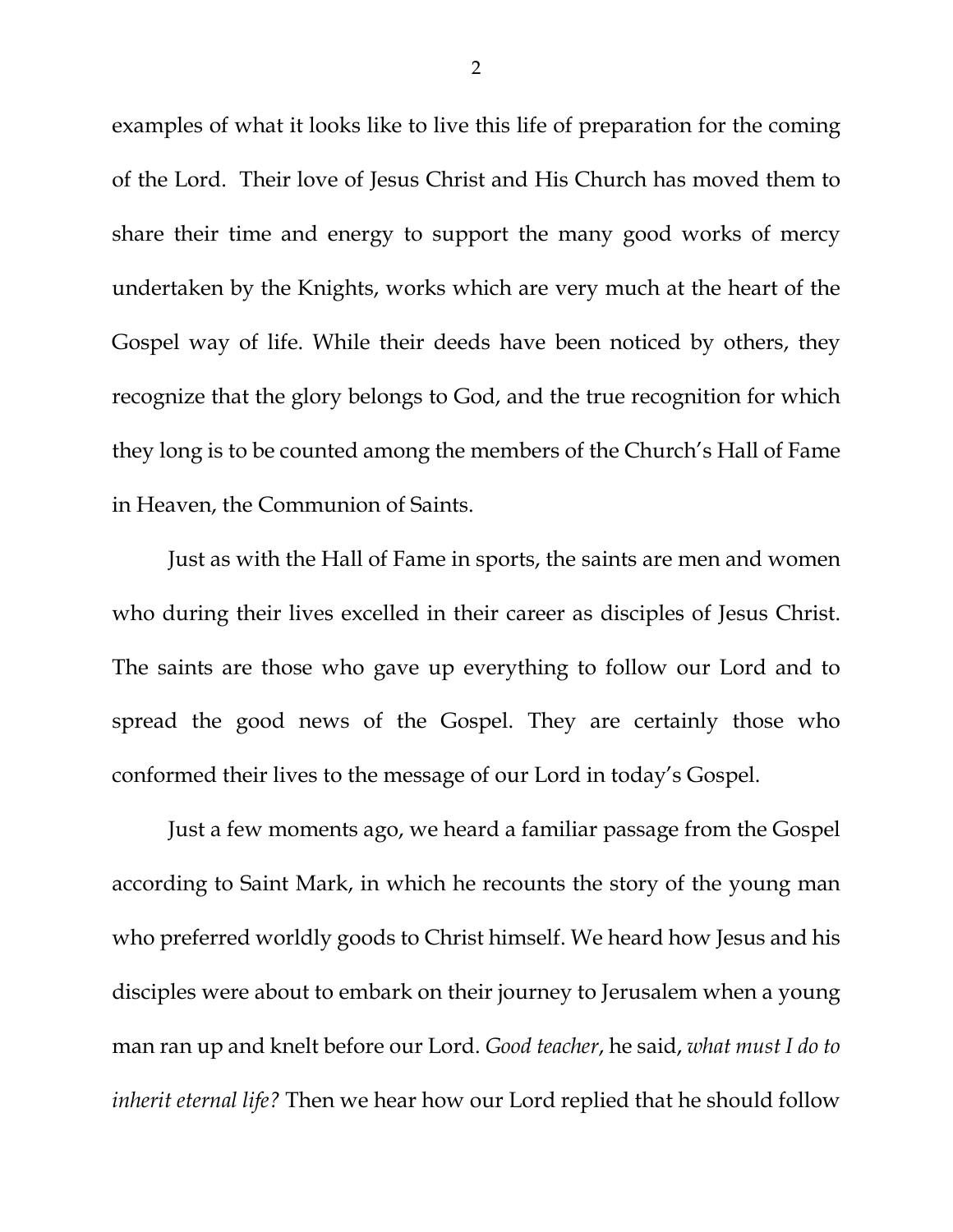the Commandments in order to inherit eternal life. The young man answered that he had indeed done that, that he had followed the Law ever since he was a child. Our Lord looked upon him, and loved him, and invited the young man to sell all of his earthly possessions and then come follow Him, after which the young man went away sad, for he was unwilling to give up everything that stood in the way of his relationship with God.

In reflecting on this story, Pope Saint John Paul the Great once said:

Jesus looked with great affection at this bold young man…and He beckoned him: Follow me. Walk in my path! Stand by my side! Remain in my love! [1](#page-3-0)

My dear brothers and sisters in Christ, our Lord looks on us with the same love and we too have received this invitation. Even today, our Lord asks us to come and follow Him and, like the saints, to give up those things that stand in the way of our loving our Lord in return.

In light of this realization, we must ask ourselves whether we are willing to give ourselves totally to our Lord without holding anything back, or whether we, like the young man in today's Gospel, will walk away sad because we think the things of this world will make us happier than being with Christ. My hope is that all of us can whole-heartedly say that we are committed to following Christ as His disciple and are willing to give up